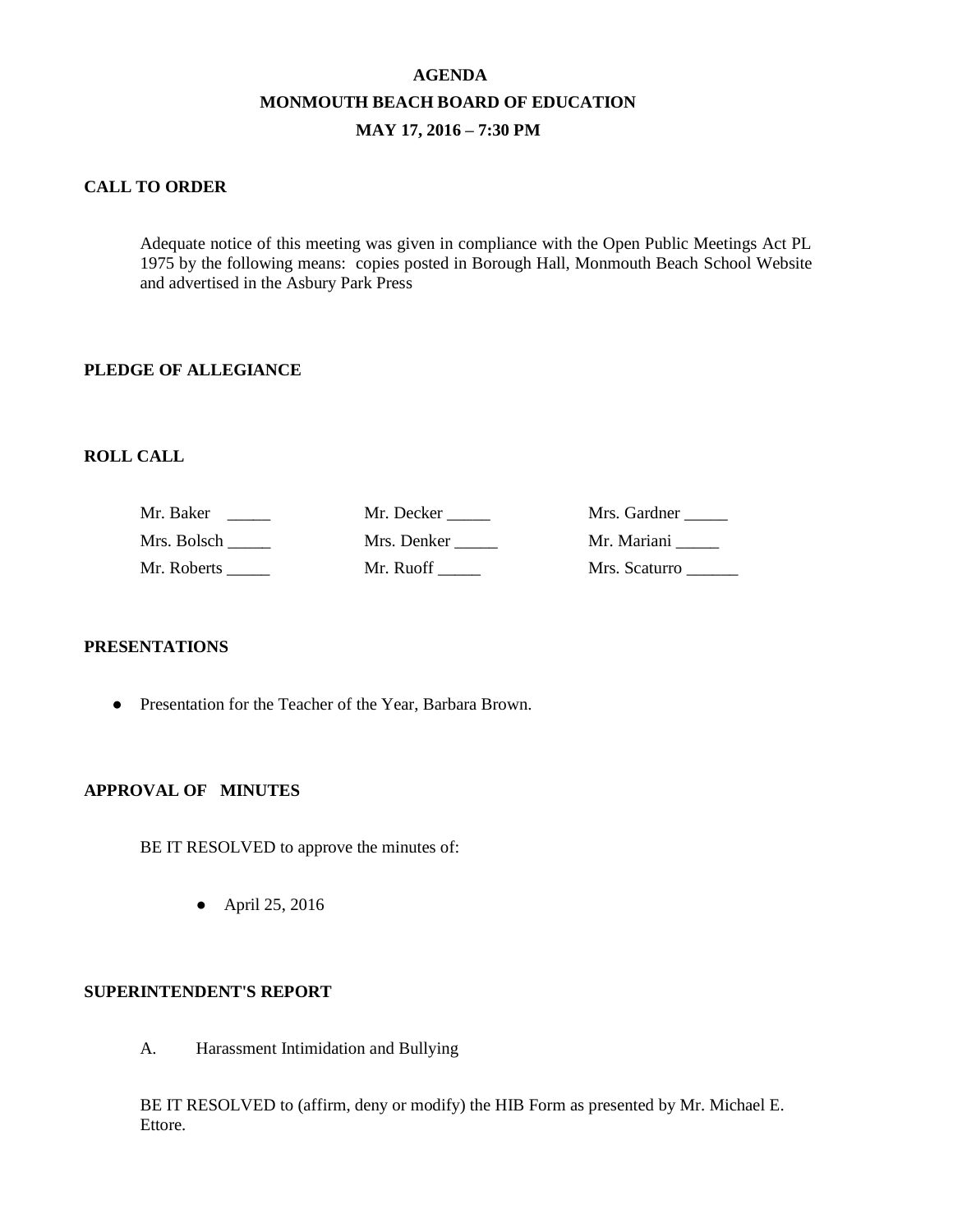## B. BE IT RESOLVED to approve the following:

## **STATISTICAL INFORMATION**

## **Student Enrollment as of April 30, 2016**

| Preschool – Mrs. Pennell     | 10  |
|------------------------------|-----|
| Kindergarten - 1 Mrs. Marino | 20  |
| Grade 1 - 1 Mrs. Gallo       | 09  |
| Grade 1 - 2 Mrs. Sheridan    | 11  |
| Grade 2 - 1 Mrs. Pietz       | 13  |
| Grade 2 - 2 Ms. Poznak       | 14  |
| Grade 3 - 1 Ms. Albert       | 13  |
| Grade 3 - 2 Ms. O'Neill      | 14  |
| Grade 4 - 1 Mrs. Brown       | 15  |
| Grade 4 - 2 Mrs. Santry      | 14  |
| Grade 5 - 1 Mrs. Vaccarelli  | 14  |
| Grade 5 - 2 Mr. Vastano      | 13  |
| Grade 6 - 1 Mrs. Mahoney     | 19  |
| Grade 6 - 2 Mrs. Silakowski  | 17  |
| Grade 7 - 1 Mrs. Sullivan    | 16  |
| Grade 7 - 2 Mr. Vincelli     | 12  |
| Grade 8 - 1 Mrs. McMahon     | 14  |
| Grade 8 - 2 Mrs. Sandler     | 16  |
| Total                        | 254 |

Special Education (Out of District): 3

One student in the following placements:

Oceanport Schools (1) Harbor School (1) Long Branch School (1)

## **Student Attendance**

| September               | 98%   | February | 98%   |
|-------------------------|-------|----------|-------|
| October                 | 97%   | March    | 93%   |
| November                | 94%   | April    | 98%   |
| December                | 95%   | May      |       |
| January                 | 94%   | June     |       |
| <b>Staff Attendance</b> |       |          |       |
| September               | 99%   | February | 96%   |
| October                 | 97.5% | March    | 96.5% |
| November                | 96.5% | April    | 97%   |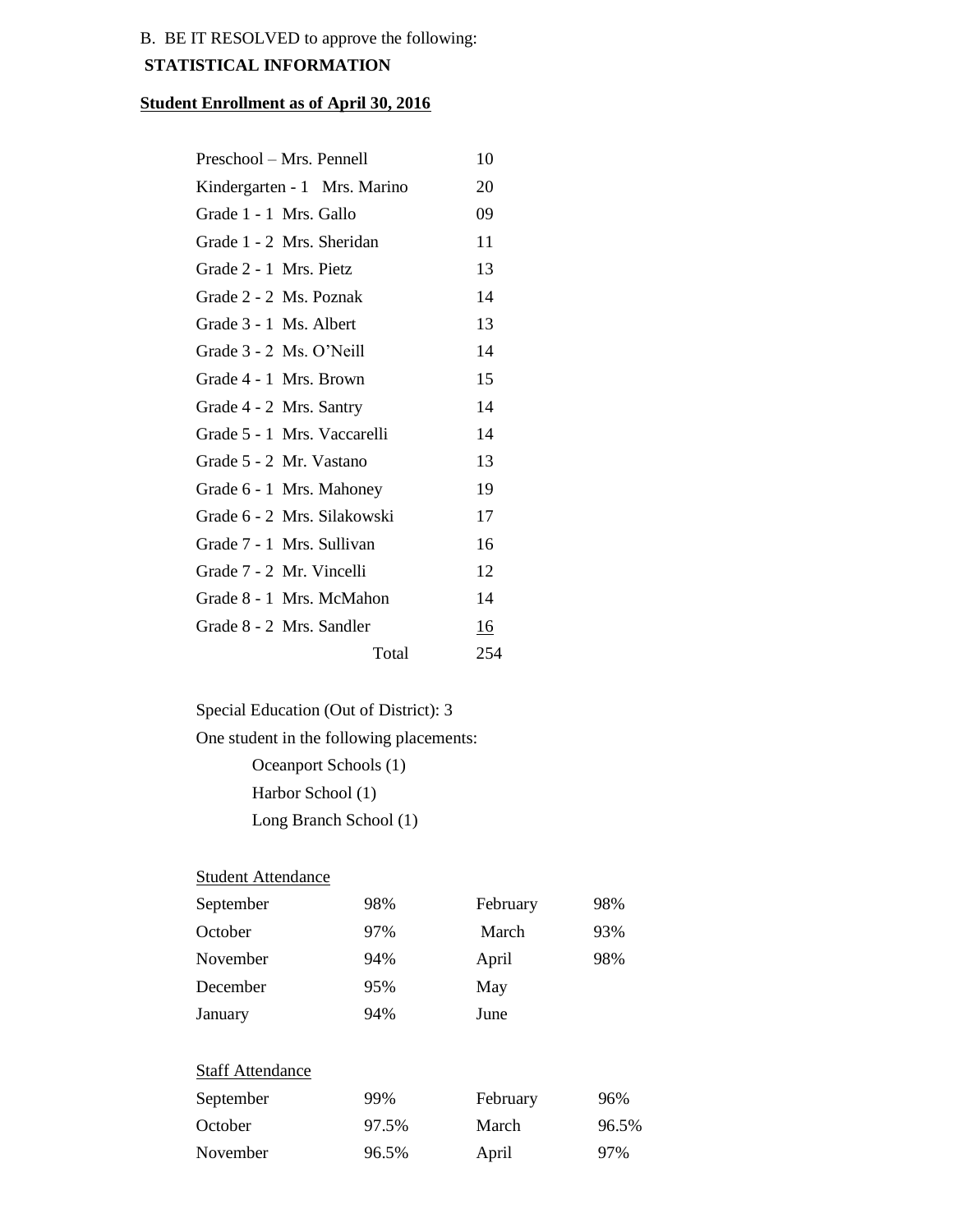| December | 95.5% | May |
|----------|-------|-----|

January 97% June

Fire Drills

April 18, 2016 @ 1:50 p.m.

Security Drill

Bomb Threat – April 27, 2016 at 2:10 p.m.

## **PUBLIC DISCUSSION**

.

In compliance with Open Public Meetings Act PL 1975, Chapter 10:4-12 subsection b, - A public body may exclude the public only from that portion of a meeting at which the public body discusses any matter involving the employment, appointment, termination of employment, terms and conditions of employment evaluation of the performance of promotion or discipline of any specific prospective public officer or employees or current public offer or employee employed or appointed by the public body, unless all the individual employees or appointees whose rights could be adversely affected request in writing that such matter or matters be discussed at a public meeting. As per Board Bylaws, 0167, public participation in Board Meetings, such remarks are to be limited to five minutes duration. The Board of Education, though affording the opportunity for members of the public to comment will not engage and/or make remarks concerning matters of student confidentiality and/or matters of personnel wherein employees of the District have not been given notice of the Board's intent to discuss their terms and conditions of employment. Members of the public are reminded that though they are afforded the opportunity to address the Board, they are not given license to violate the laws of slander. Comments made by members of the public that are not in keeping with the orderly conduct of a public meeting will be asked to yield the floor and if they fail to do so may be subject to charges under New Jersey statues associated with disruption of a public meeting.

## **PTO UPDATE**

## **FINANCE**

Dianne Bolsch, Chair David Baker, Steve Mariani, Leo Decker

> A. BE IT RESOLVED, that the financial reports of the Secretary to the Board of Education and the Report of the Treasurer of School Monies dated April 30, 2016 which are in agreement, be accepted and submitted and attached to and made part of the minutes of this meeting, and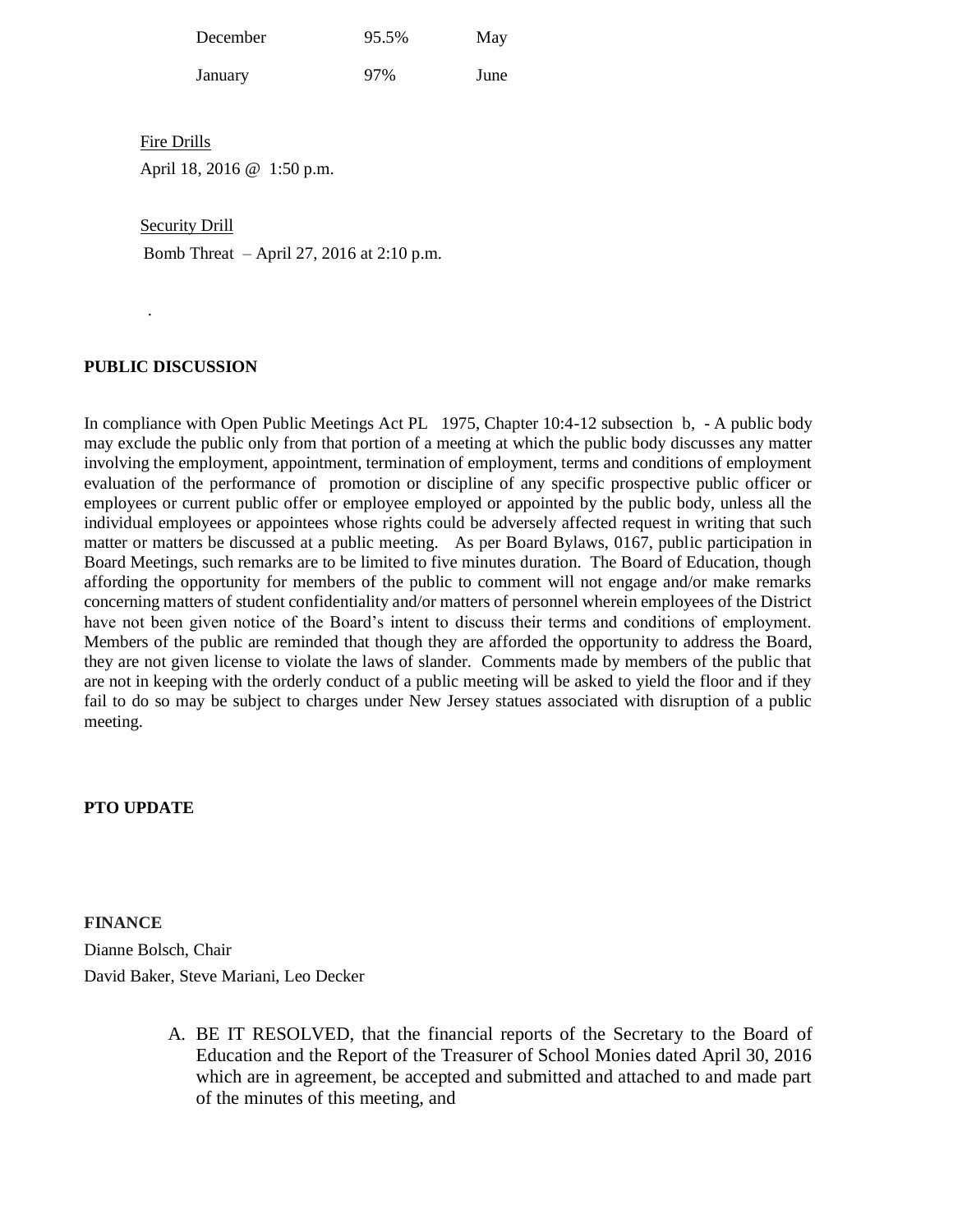BE IT FURTHER RESOLVED, that the bills list for the month of May in the amount of \$35,367.90 be approved, and

BE IT FURTHER RESOLVED, that pursuant to NJAC 6A:23A-16.10(c)4 that after a review of the secretary's monthly financial report and upon consultation with the appropriate district officials, to the best of our knowledge, no major account or fund has been overexpended and that sufficient funds are available to meet the District's financial obligations for the remainder of the fiscal year.

|     |                    |     | BUDGET ACCOUNT NUMBER                              | <b>CURRENT</b> | <b>TRANSFER</b> | <b>TRANSFER</b>     | <b>AMOUNT</b>            |
|-----|--------------------|-----|----------------------------------------------------|----------------|-----------------|---------------------|--------------------------|
|     | FUND PROG FUNC OBJ |     | <b>BUDGET ACCOUNT DESCRIPTION</b>                  | <b>AMOUNT</b>  | <b>HN</b>       | <b>OUT</b>          | LEFT                     |
| 11. | 120                |     | 100   101 GRADES 1-5 SALARIES OF TEACHERS          | $-25470.48$    | 26.470.48       |                     | s<br>×                   |
| 11  | 130                | 100 | 101 GRADES 6-8 SALARIES OF TEACHERS                | 50378.98       |                 | 25.470.48           | 24,908.50                |
| 11  | 230                | 100 | 101 SALARIES OF TEACHERS                           | $-24771.60$    | 24 771.60       |                     | $\scriptstyle\rm m$      |
| 11  | 213                | 100 | 101 SALARIES OF TEACHERS                           | 27073.60       |                 | 24,771.60           | 2,302.00                 |
| 11  | 000                |     | 216   100 SALARIES                                 | $-6492.21$     | 8.492.21        |                     | $\overline{\phantom{a}}$ |
| 11  | 000                |     | 219   105   SALARIES OF SECRETARIAL                | $-5636.88$     | 5.636.68        |                     | $\overline{\phantom{0}}$ |
| 11  | 000                |     | 230   100 SALARIES                                 | $-3375$        | 3.375.00        |                     | $\overline{\phantom{0}}$ |
| 11  | 000                |     | 240   103   SALARIES OF PRINCIPALS/ASST PRINCIPALS | $-3199.56$     | 3 199.56        |                     | $\overline{\phantom{a}}$ |
| 11  | 000                |     | 240   105   SALARIES OF SECRETARIAL/ CLERICAL ASST | $-2232.46$     | 2 232 46        |                     | ۰                        |
| 11  | 000                |     | 251   100 SALARIES                                 | $-17.09$       | 17.09           |                     | $\;$                     |
| 11  | cco                |     | 262   100   SALARIES                               | 25057.43       | 988             | 20953.20            | 4,104.23                 |
| 11  | 000                |     | 216 610 SUPPLIES AND MATERIALS                     | $-6.89$        | 6.89            |                     |                          |
| 11  | 000                |     | 251   600 SUPPLIES AND MATERIALS                   | $-40.15$       | 40.151          |                     |                          |
| 11  | 000                | 219 | 600 SUPPLIES AND MATERIALS                         | 2845.89        |                 | 47.04               | 2,798.85                 |
| 11  | 000                |     | 230 332 AUDIT FEES                                 | $-1250$        | 1 250 03        |                     | $\sim$                   |
| 11  | 600                |     | 230 339 OTHER PURCHASED PROF SERVICES              | 3891.8         |                 | 1 250.00            | 2.641.80                 |
|     |                    |     |                                                    |                |                 |                     | ×                        |
|     |                    |     |                                                    |                |                 |                     | $\sim$                   |
|     |                    |     |                                                    |                |                 |                     | $\sim$                   |
|     |                    |     |                                                    |                |                 |                     |                          |
|     |                    |     |                                                    | <b>TOTAL</b>   |                 | 72.492.32 72.492.32 |                          |

B. BE IT RESOLVED to approve Board Secretary and Transfer Report for May:

72,492.32 72,492.32

| <b>BUDGET ACCOUNT NUMBER</b> |                    | <b>CURRENT</b> | <b>TRANSFER</b>                          | <b>TRANSFER</b> | <b>AMOUNT</b> |            |           |
|------------------------------|--------------------|----------------|------------------------------------------|-----------------|---------------|------------|-----------|
|                              | FUND PROG FUNC OBJ |                | <b>BUDGET ACCOUNT DESCRIPTION</b>        | <b>AMOUNT</b>   | IN.           | <b>OUT</b> | LEFT      |
| 11                           | 000                | 100            | 562 TUITION TO OTHER LEAS WITHIN STATE   | $-31318.18$     | 3131818       |            | \$        |
| 11                           | 402                | 100            | 600 SUPPLIES AND MATERIALS               | 2946.62         |               | 2,900.00   | 46.62     |
| 11                           | 402                | 100            | 800 OTHER OBJECTS                        | 5920            |               | 5 920 00   | ÷         |
| 11                           | 000                |                | 216 320 PURCHASED PROFESSIONAL EDUC, SVS | 3000            |               | 3,000.00   | ۰         |
| 11                           | 000                |                | 219 390 OTHER PURCHASED PROF. & TECH SVS | 6075            |               | 6075.00    |           |
| 11                           | 000                |                | 219 600 SUPPLIES AND MATERIALS           | 2798.85         |               | 2700.00    | 98.85     |
| 11                           | 000                | 219            | 800 OTHER OBJECTS                        | 8000            |               | 8,000.00   | ۰         |
| 11                           | 000                | 221            | 320 PURCHASED PROFESSIONAL EDUC. SVS     | 11719           |               | 2,723.18   | 8,995.82  |
| 11                           | 000                |                | 219 320 PURCHASED PROFESSIONAL EDUC. SVS | $-1210$         | 13.2:0.00     |            | 12.000.00 |
| 11                           | 000                | 221            | 600 SUPPLIES AND MATERIALS               | 4548            |               | 4,500.00   | 48.00     |
| 11                           | 000                | 221            | 800 OTHER OBJECTS                        | 10993.3         |               | 8.710.00   | 2.283.30  |
| 11                           | 000                |                | 262 420 CLEANING, REPAIR, & MAINT.       | $-2830.89$      | 2,830 89      |            |           |
| 11                           | 000                |                | 262 610 GENERAL SUPPLIES                 | 22381.46        |               | 2830.89    | 19,550.57 |
| 11                           | 000                | 261            | 420 CLEANING, REPAIR, & MAINT.           | 576.03          | 576.03        |            |           |
| 11                           | 000                |                | 262 610 GENERAL SUPPLIES                 | 19550.57        |               | 576.03     |           |
| 11                           | 000                |                | 262 800 OTHER OBJECTS                    | $-1436.11$      | 5.000.00      |            | 3,563.89  |
| 11                           | 000                |                | 263 800 UE C&UG OTHER OBJECTS            | 5541.4          |               | 5,000.00   | 541.40    |
|                              |                    |                |                                          | <b>TOTAL</b>    | 52,935.10     | 52,935.10  |           |

## C.. BE IT RESOLVED to approve the financial extraordinary services for the 2016 summer extended school year program from July 5 to August 11, 2016:

- OT Services by Tender Touch at \$85.00 per hour.
- Speech services by Tina Freglette at \$50.00 per hour.
- Academic Assistance by Jessica Joseph at \$30.00 per hour.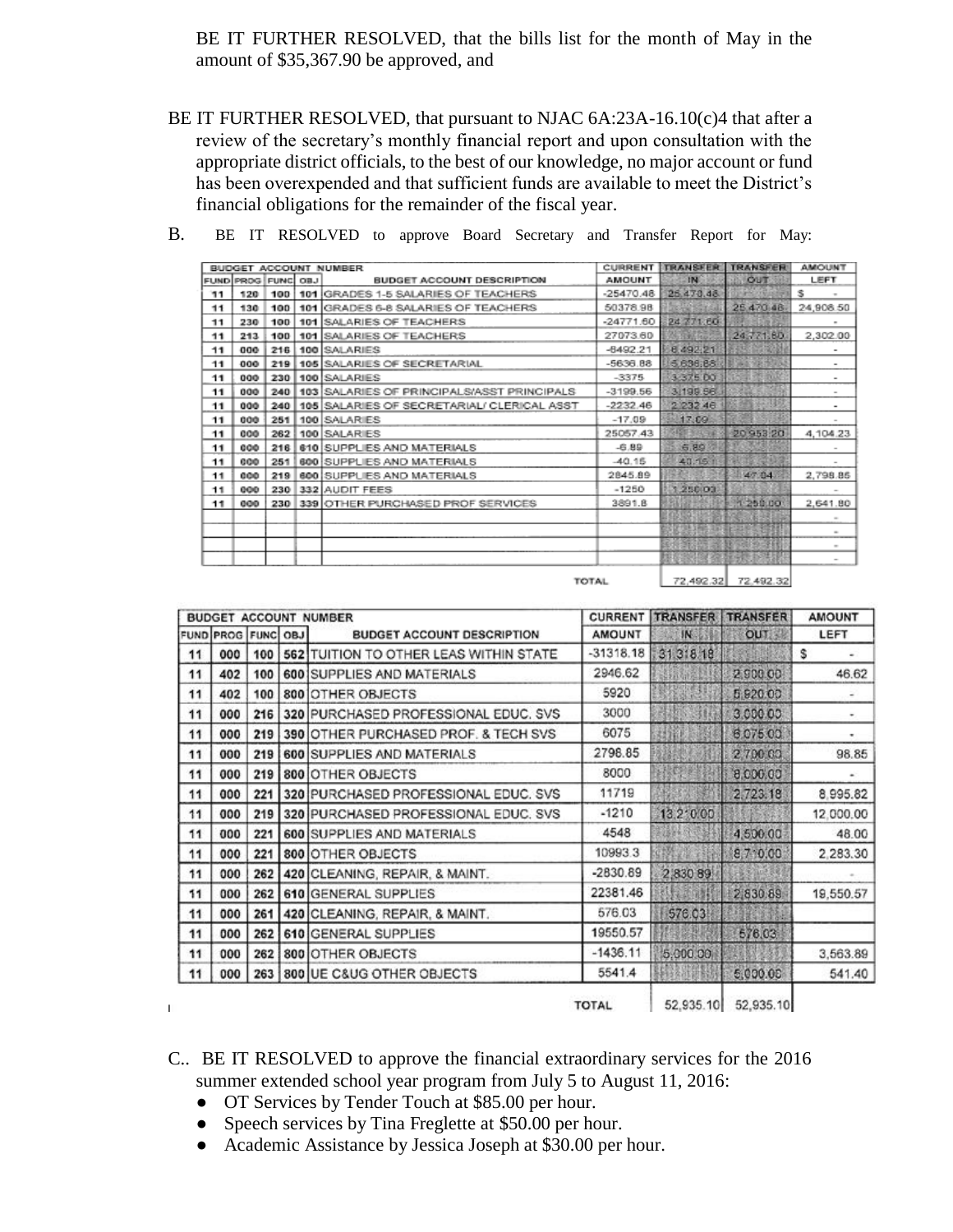D. BE IT RESOLVED to approve the decision to discontinue Monmouth Beach School's participation in the shared service agreement related to the Business Administrator for the 2016-2017 school year.

E. BE IT RESOLVED to approve the following revision to the Reorganization Meeting Minutes of January 4, 2016:

AUTHORIZATION OF PERSONS TO SIGN CHECKS

BE IT RESOLVED to appoint the following persons to sign checks:

General Fund: – President, Superintendent and Treasurer

Agency, Petty Cash, Unemployment, Capital Reserve, Money Market, Preschool and

### Student

**Activity: Superintendent and Board President** 

Payroll: Superintendent and Board President

- F. BE IT RESOLVED to approve the Shared Services Agreement for the Director of Curriculum, Dr. Jeanette Baubles, between Monmouth Beach Board of Education and Shore Regional High School District in the amount of \$17,200.00 for the 2016-2017 school year.
- G BE IT RESOLVED to approve the Shared Services Agreement for Director of Transportation, Wendy Bonett, between Monmouth Beach Board of Education and Shore Regional High School District in the amount of \$4,600.00 for the 2016-2017 school year.

#### **PERSONNEL**

Sandi Gardner Chair, Kathy Denker, David Roberts, Kelly Scaturro

> A. BE IT RESOLVED to rehire the following list of tenured staff for reappointment for the 2016-2017 school year, per the teacher's approved salary guide:

Lori Gallo – Step 9 Kara Sheridan – Step  $20 + MA$ Nancy Pietz – Step  $20 + MA + Off$  Salary Guide + Longevity 20 years Donna O'Neill – Step  $20 +$  Off Salary Guide + Longevity 25 years Stephanie Santry – Step  $20 + \text{Off Salary Guide} + \text{Longivity } 20 \text{ years}$ Barbara Brown – Step 10 Jason Vastano – Step 11 Meghan Vaccarelli – Step 10 + MA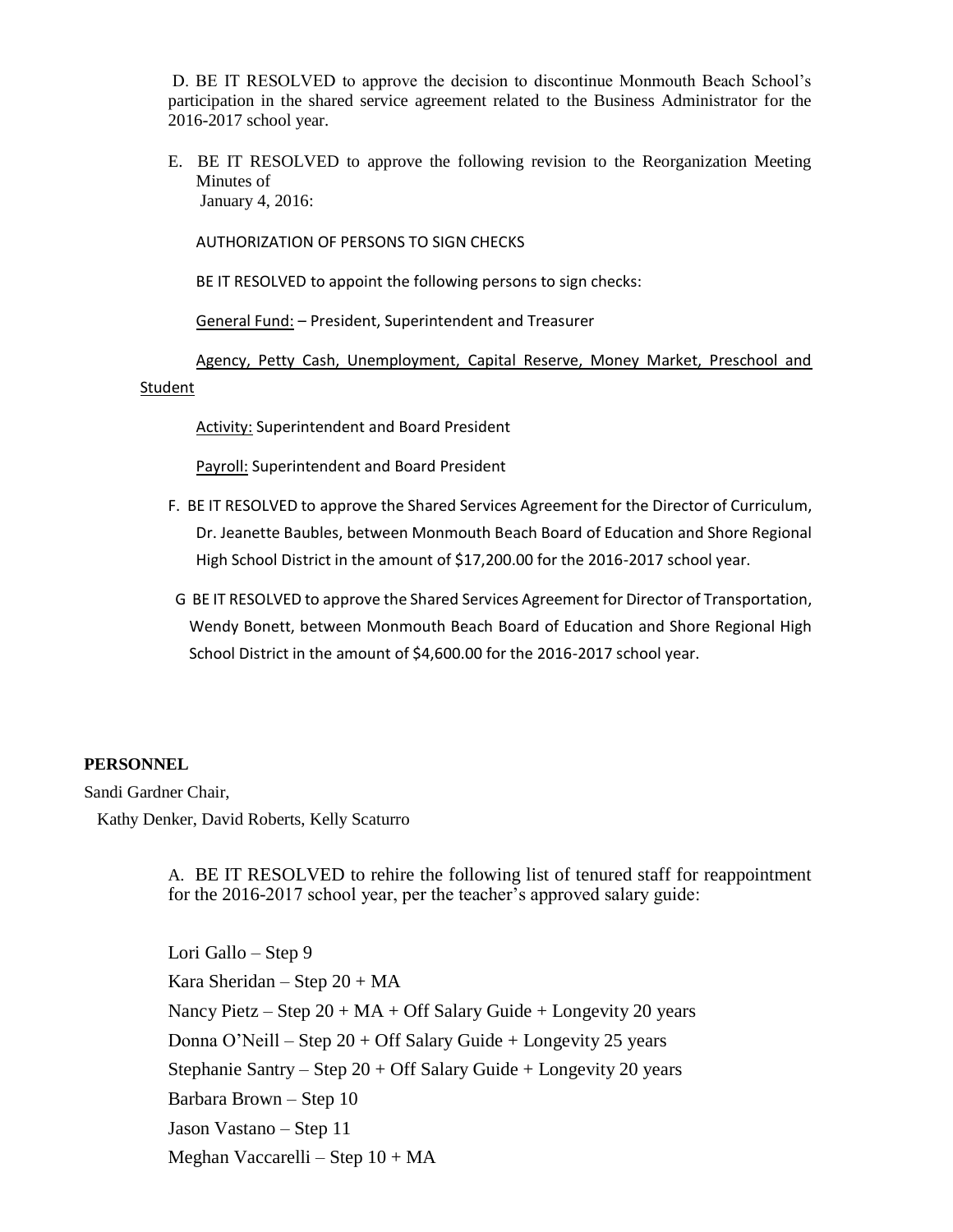Doreen Silakowski – Step  $17 + MA + 30$ Dorothy Mahoney – Step  $20 +$  Off Salary Guide Denise Sullivan – Step 19 Peter Vincelli – Step 13 Dina LoPiccolo – Step 10 + MA Michael Kammerer – Step 8 Amy Hall – Step  $20 + \text{Off Salary Guide} + \text{Longivity } 30 \text{ years } (50\%)$ Susan Gillick – Step  $19 + BA + 30$ Erin Deininger – Step 8 Jessica Joseph – Step 7 Deborah Tuzzo – Step 15 + MA (60%) Christine Priest – Step  $17 + MA(10\%)$ 

B. BE IT RESOLVED to approve Alison McMahon for grades  $5 - 8$  and Meghan Vaccarelli for grades  $K - 4$  for the 2016-2017 Summer Reading Support position at a rate of \$30.00 per hour (not to exceed 20 hours total, 10 hours each)

C. BE IT RESOLVED to approve the following 2016-2017 Summer Curriculum Writing/Revision:

**Mathematics Grades K-5 (curriculum writing/revising). Not to exceed \$6,000.00 total**

Erin Deininger - 30 hours Nancy Pietz - 30 hours Kara Sheridan - 30 hours Meghan Vaccarelli - 30 hours

(The 120 hours budgeted and divided it evenly given that we have four staff members for this).

### **Science Grades 6-8 (curriculum writing/revising). Not to exceed \$3,000.00 total.**

Nancy Pietz - 20 hours Doreen Silakowski - 20 hours Meghan Vaccarelli - 20 hours

- D. BE IT RESOLVED to accept, with regret, the resignation of Peter Bruccoleri, Supervisor of Special Services/Assistant Principal, effective June 29, 2016 (per letter dated April 29, 2016).
- E. BE IT RESOLVED to approve Peter Bruccoleri to attend the NJPSA Webinar Social Media, Privacy and Discrimination Law on June 1, 2016 from 3:30 p.m. – 4:30 p.m. at a cost of \$40.00.
- F. BE IT RESOLVED to rescind the hiring/employment of Carly Trocchia as Shared Assistant to the Business Administrator from May 1, 2016 through June 30, 2017, effective May 6, 2016.
- G. BE IT RESOLVED to approve Mary Gabrielle Saydah as a substitute teacher for the 2015- 2016 school year.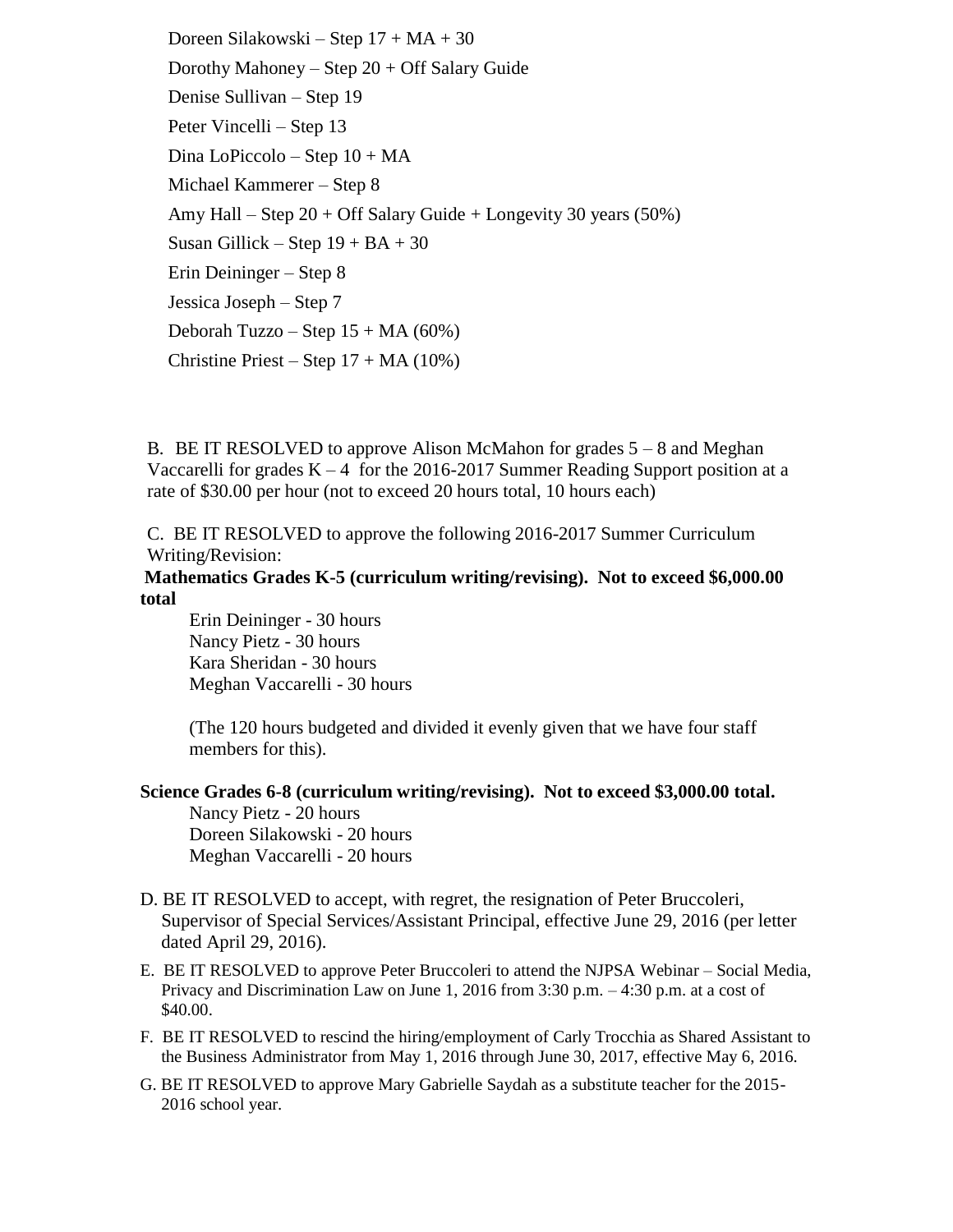- H. BE IT RESOLVED to approve Alexandria Maxcy to be hired as a middle school Language Arts teacher for the 2016-2017 school year on step 6-7 of the salary guide at a salary of \$56,045.
	- I. BE IT RESOLVED to approve Rachel Mogavero, Special Education teacher, for disability maternity leave beginning September 1, 2016 for a period of 6-8 weeks following delivery as certified by her physician.

## **CURRICULUM AND INSTRUCTION**

Chair Kathleen Denker

Leo Decker, Sandi Gardner, David Roberts

- BE IT RESOLVED to approve the Preschool Program at Monmouth Beach School for the 2016-2017 school year.
- BE IT RESOLVED to retroactively approve the walking trip to the Police Department for the Kindergarten Class on May 11, 2016 from 8:45 a.m. to 11:30 a.m.
- BE IT RESOLVED to approve the attached Regional Summer Book List for the 2016-2017 school year.
- BE IT RESOLVED to approve the Student Ambassador Trip from Monmouth Beach School to Frank Antonides School on June 7, 2016 from 8:30 a.m. - 11:00 a.m.

## **BUILDING AND GROUNDS**

David Baker, Chair

Dianne Bolsch, Leo Decker, Steve Mariani

- A. BE IT RESOLVED to approve the Building Use Form for the following:
	- Eighth Grade advisors to hold parent meeting for the 6th and 7th grade parents regarding fundraising on May 26, 2016 from 6:00 p.m. – 8:00 p.m. in the library.
	- ●Justine Poser to conduct an Internet Safety Presentation on June 13, 2016 from 9 a.m. - 11:30 a.m. in the gym.

## **POLICY**

David Roberts, Chair Sandi Gardner, Leo Decker, Kathy Denker

BE IT RESOLVED to approve the second read of the following:

- Policy 6471 School District Travel
- Regulation R 6471 School District Travel Procedures
- Policy 0167 Public Participation in Board Meetings (Revised)
- Policy 0168 Recording Board Meetings (Revised)
- Policy 2422 Health and Physical Education (Revised)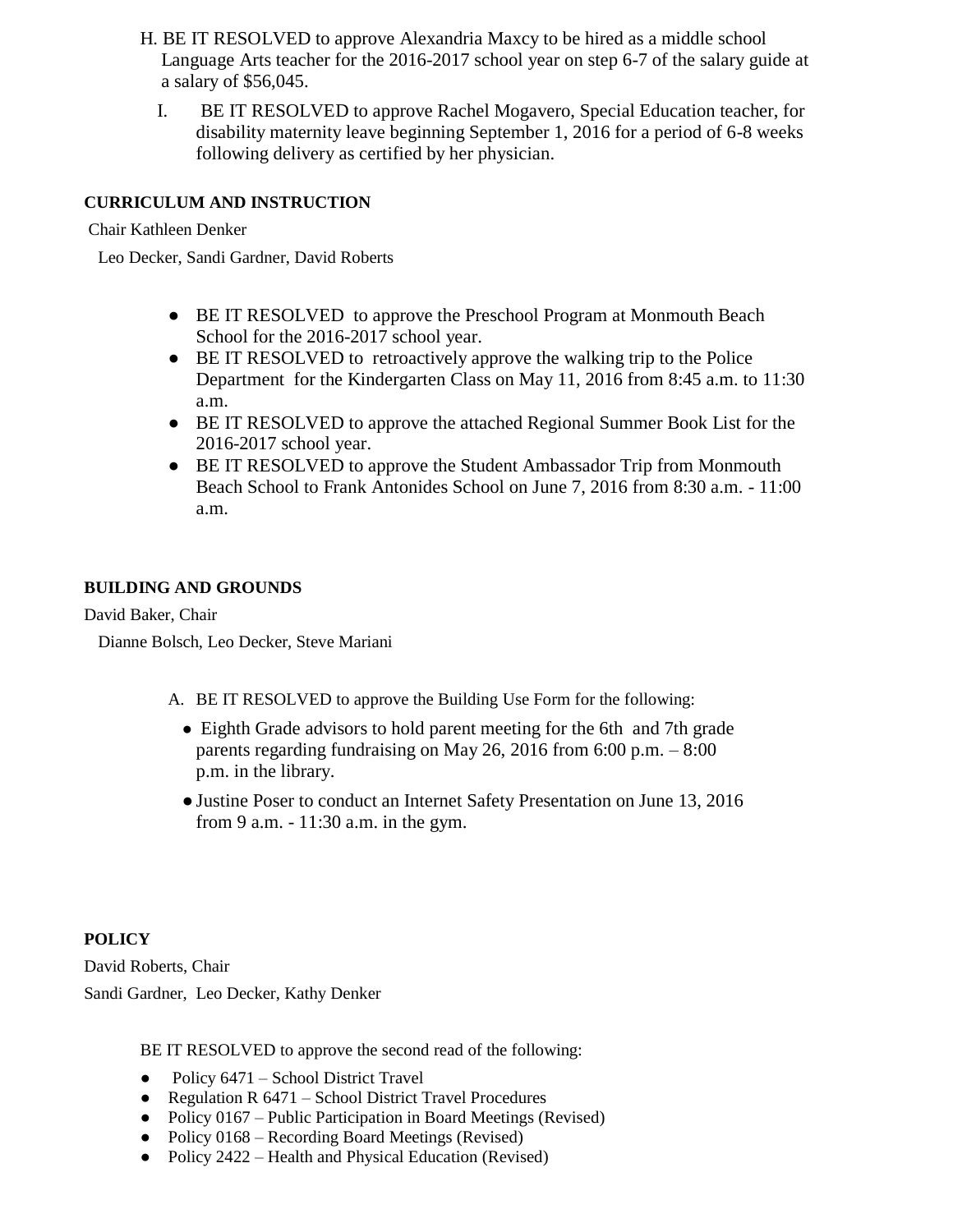- Policy 2425 Physical Education (Abolished)
- Policy  $2431$  Athletic Competition (M) (Revised)
- Regulation 2431.2 Medical Examination Prior to Participation on a School Sponsored Interscholastic or Intramural Team or Squad (M) (Revised)
- Policy and Regulation 5111 Eligibility of Resident/Nonresident Students (M) (Revised)
- Policy and Regulation 5310 Health Services (M) (Revised)
- Policy and Regulation 5330.01 Administration of Medical Marijuana (M) (New)
- Policy and Regulation 8462 Reporting Potentially Missing or Abused Children (M) (Revised)

### **GENERAL ITEMS**

- Future meeting dates:
	- Public Meeting: June 16, 2016, 7:30 PM

### **EXECUTIVE SESSION**

BE IT RESOLVED that pursuant to the Open Public Meetings act of 1975, the board is now going into Executive Session to discuss matters relating to:

- Matters rendered confidential by state or federal law
- \_\_X\_\_ Personnel
- **EXECUTE:** Appointment of a public official
- Matters covered by Attorney/Client Privilege
- Pending or anticipated litigation
- Pending or anticipated contract negotiations
- Protection of the safety or property of the public
- Matters which would constitute an unwarranted invasion of privacy
- Matters in which the release of information would impair a right to receive funds from the United States Government
- Matters concerning collective negotiations and/or the negotiations of terms and conditions of employment of employees of the Board of Education
- Possible imposition of a civil penalty or suspension
- Proposed goals of the Superintendent or evaluations of Superintendent.

Minutes of this executive session will be maintained and at such time as their confidentiality is no longer required, they will be released to the public. Formal action will not be taken when the meeting is reconvened

#### **ADJOURNMENT**